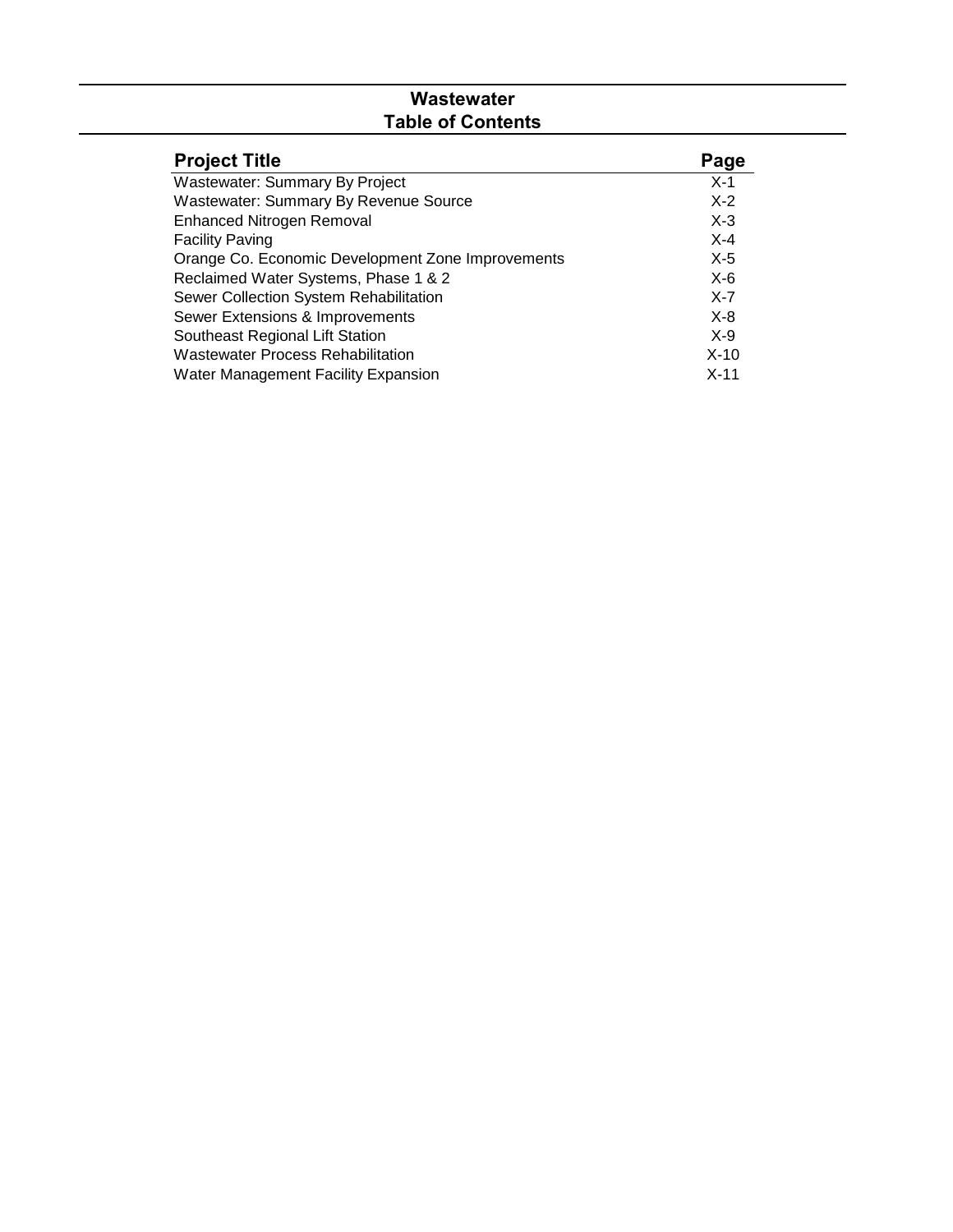|                                                               | <b>Program Category: Wastewater</b> |            |             |                           |             |             |             |                        |                      |  |  |  |
|---------------------------------------------------------------|-------------------------------------|------------|-------------|---------------------------|-------------|-------------|-------------|------------------------|----------------------|--|--|--|
|                                                               |                                     |            |             | <b>SUMMARY BY PROJECT</b> |             |             |             |                        |                      |  |  |  |
| Category                                                      | <b>Prior Year</b>                   | FY 2015-16 | FY 2016-17  | FY 2017-18                | FY 2018-19  | FY 2019-20  | FY 2020-21  | <b>Future</b><br>Years | <b>Total Request</b> |  |  |  |
| Enhanced<br>Nitrogen<br>Removal                               | 14,323,704                          | 3,500,000  | 9,700,000   | 600,000                   | 0           | 6,600,000   | 0           | $\pmb{0}$              | 34,723,704           |  |  |  |
| <b>Facility Paving</b>                                        | 2,860,000                           | 0          | 600,000     | 600,000                   | 600,000     | 600,000     | 0           | $\mathbf 0$            | 5,260,000            |  |  |  |
| Orange Co.<br>Economic<br>Development<br>Zone<br>Improvements | 700,000                             | 250,000    | $\mathbf 0$ | $\mathbf 0$               | $\mathbf 0$ | $\mathbf 0$ | $\mathbf 0$ | $\mathbf 0$            | 950,000              |  |  |  |
| Reclaimed<br>Water<br>Systems,<br>Phases 1 & 2                | 2,181,000                           | 0          | 550,000     | 550,000                   | 550,000     | 550,000     | 0           | 0                      | 4,381,000            |  |  |  |
| Sewer<br>Collection<br>System<br>Rehabilitation               | 50,843,749                          | 4,500,000  | 7,000,000   | 7,000,000                 | 7,000,000   | 7,000,000   | 5,000,000   | 5,000,000              | 93,343,749           |  |  |  |
| Sewer<br>Extensions &<br>Improvements                         | 6,796,842                           | 1,000,000  | 1,750,000   | 1,750,000                 | 1,750,000   | 1,750,000   | $\mathbf 0$ | 0                      | 14,796,842           |  |  |  |
| Southeast<br>Regional Lift<br>Station                         | 0                                   | 4,700,000  | 30,000,000  | $\pmb{0}$                 | $\mathbf 0$ | $\mathbf 0$ | $\pmb{0}$   | $\pmb{0}$              | 34,700,000           |  |  |  |
| Wastewater<br>Process<br>Rehabilitation                       | 38,035,000                          | 12,000,000 | 15,000,000  | 6,000,000                 | 6,000,000   | 6,000,000   | 0           | $\boldsymbol{0}$       | 83,035,000           |  |  |  |
| Water<br>Management<br>Facility<br>Expansion                  | 11,300,000                          | 0          | $\mathbf 0$ | $\mathbf 0$               | $\mathbf 0$ | $\mathbf 0$ | 0           | $\mathbf 0$            | 11,300,000           |  |  |  |

#### **\$127,040,295 \$25,950,000 \$64,600,000 \$16,500,000 \$15,900,000 \$22,500,000 \$5,000,000 \$5,000,000 \$282,490,295**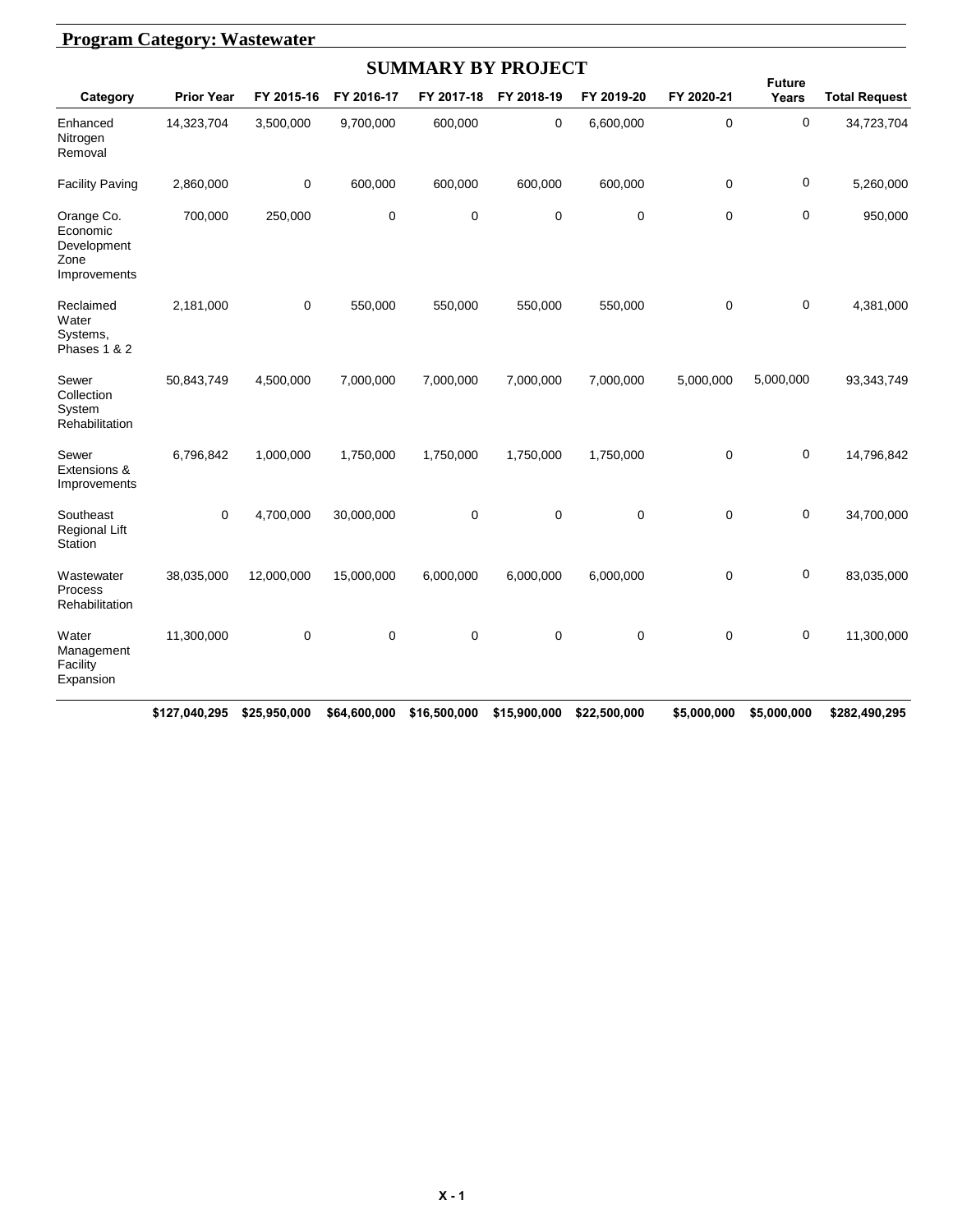#### **SUMMARY BY REVENUE SOURCE**

|                          |                            |            |              |            |                           |               |             | <b>Future</b> |                    |
|--------------------------|----------------------------|------------|--------------|------------|---------------------------|---------------|-------------|---------------|--------------------|
| Category                 | <b>Prior Year</b>          | FY 2015-16 | FY 2016-17   | FY 2017-18 | FY 2018-19                | 2019-20<br>FΥ | FY 2020-21  | Years         | <b>Total Funds</b> |
| Unidentified             |                            |            |              |            |                           |               |             |               |                    |
| <b>Rev Unauthorized</b>  | 65,426,000                 | 25.700.000 | 55,250,000   | 7,150,000  | 6,550,000                 | 13,150,000    |             | 0             | 173,226,000        |
| <b>Rev Authorized</b>    | 3,136,611                  |            |              |            |                           |               |             | 0             | 3,136,611          |
| Pay-As-You-Go            | 44,750,787                 | 250.000    | 9,350,000    | 9,350,000  | 9,350,000                 | 9,350,000     | 5,000,000   | 5,000,000     | 92,400,787         |
| Other                    | 5.107.232                  |            |              |            |                           |               |             | 0             | 5,107,232          |
| Intergovernmental        | 3,076,115                  |            |              |            |                           |               |             | 0             | 3,076,115          |
| <b>Installment Sales</b> | 611.225                    |            |              |            |                           |               |             | 0             | 611,225            |
| Impact Fees              |                            |            |              |            |                           |               |             |               |                    |
| <b>GOB Unauthorized</b>  |                            |            |              |            |                           |               |             |               |                    |
| <b>GOB Authorized</b>    | 4,932,325                  |            |              |            |                           |               |             | 0             | 4,932,325          |
|                          | \$127.040.295 \$25.950.000 |            | \$64,600,000 |            | \$16,500,000 \$15,900,000 | \$22,500,000  | \$5,000,000 | \$5,000,000   | 282.490.295        |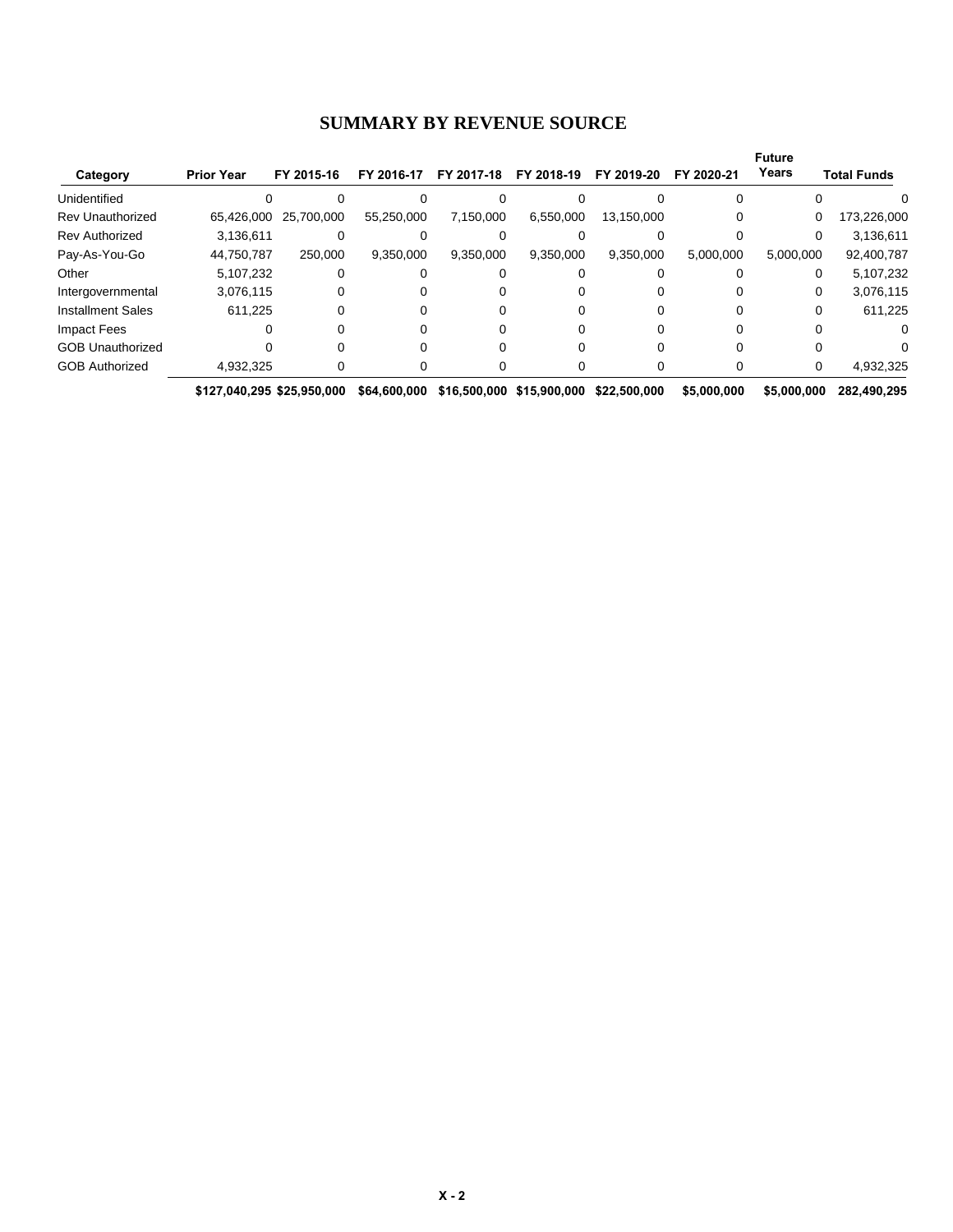| Service Area<br>Department    |                           |                                                                                                                                                                                                                                                                                                                                                                                                                                                                                  |                   |                         |         | Division/Program:<br>District:         |                     |                        |              |  |
|-------------------------------|---------------------------|----------------------------------------------------------------------------------------------------------------------------------------------------------------------------------------------------------------------------------------------------------------------------------------------------------------------------------------------------------------------------------------------------------------------------------------------------------------------------------|-------------------|-------------------------|---------|----------------------------------------|---------------------|------------------------|--------------|--|
| Wastewater                    |                           |                                                                                                                                                                                                                                                                                                                                                                                                                                                                                  | Water Management  |                         |         |                                        |                     | 3,All                  |              |  |
| <b>Project Title</b>          |                           |                                                                                                                                                                                                                                                                                                                                                                                                                                                                                  | <b>Pin Number</b> |                         |         | <b>Master Plan</b>                     |                     |                        |              |  |
| Enhanced Nitrogen Removal     |                           |                                                                                                                                                                                                                                                                                                                                                                                                                                                                                  | 0708-04-63-3956   |                         |         |                                        |                     |                        |              |  |
|                               |                           |                                                                                                                                                                                                                                                                                                                                                                                                                                                                                  |                   |                         |         | Water and Sewer Utility Strategic Plan |                     |                        |              |  |
| <b>Project Description</b>    |                           |                                                                                                                                                                                                                                                                                                                                                                                                                                                                                  |                   |                         |         |                                        |                     |                        |              |  |
| <b>PROJECT STATUS -</b>       |                           | This project will provide equipment and structures at the South and North<br>Durham Water Reclamation Facilities to meet new requirements for<br>wastewater discharge. Large construction items include a new 145' diameter<br>clarifier at North Durham, replacing a clarifier at South Durham and new<br>denitrification filters at South Durham. Installation of process equipment to<br>remove phosphorous from dewatering sludge side stream is also included.<br>June 2015 |                   | <b>PROJECTED DATES:</b> |         |                                        | <b>TYPE REQUEST</b> |                        |              |  |
|                               | <b>Total Expenditures</b> |                                                                                                                                                                                                                                                                                                                                                                                                                                                                                  | \$0               | Beginning               |         | 07/10<br>Continuation                  |                     |                        |              |  |
|                               |                           |                                                                                                                                                                                                                                                                                                                                                                                                                                                                                  |                   | Completion              |         | 07/19                                  |                     |                        |              |  |
| <i><b>Appropriation</b></i>   | <b>Prior Year</b>         | 2015-16                                                                                                                                                                                                                                                                                                                                                                                                                                                                          | 2016-17           | 2017-18                 | 2018-19 | 2019-20                                | 2020-21             | <b>Future</b><br>Years | <b>TOTAL</b> |  |
| Planning/Design               | \$2,000,000               | \$0                                                                                                                                                                                                                                                                                                                                                                                                                                                                              | \$0               | \$0                     | \$0     | \$0                                    | \$0                 | \$0                    | \$2,000,000  |  |
| Construction                  | 10,887,704                | \$3,500,000                                                                                                                                                                                                                                                                                                                                                                                                                                                                      | \$9,700,000       | \$0                     | \$0     | \$6,600,000                            | \$0                 | \$0                    | 30,687,704   |  |
| Equip/Furnishings             | \$0                       | \$0                                                                                                                                                                                                                                                                                                                                                                                                                                                                              | \$0               | \$600,000               | \$0     | \$0                                    | \$0                 | \$0                    | \$600,000    |  |
| Contingency                   | \$1,436,000               | \$0                                                                                                                                                                                                                                                                                                                                                                                                                                                                              | \$0               | \$0                     | \$0     | \$0                                    | \$0                 | \$0                    | \$1,436,000  |  |
| <b>Total</b>                  | \$14,323,704              | \$3,500,000                                                                                                                                                                                                                                                                                                                                                                                                                                                                      | \$9,700,000       | \$600,000               | \$0     | \$6,600,000                            | \$0                 | \$0                    | \$34,723,704 |  |
| Revenue                       | <b>Prior Year</b>         | 2015-16                                                                                                                                                                                                                                                                                                                                                                                                                                                                          | 2016-17           | 2017-18                 | 2018-19 | 2019-20                                | 2020-21             | <b>Future</b><br>Years | <b>TOTAL</b> |  |
| Pay-As-You-Go                 | \$7,165,029               | \$0                                                                                                                                                                                                                                                                                                                                                                                                                                                                              | \$0               | \$0                     | \$0     | \$0                                    | \$0                 | \$0                    | \$7,165,029  |  |
| <b>GOB Authorized</b>         | \$0                       | \$0                                                                                                                                                                                                                                                                                                                                                                                                                                                                              | \$0               | \$0                     | \$0     | \$0                                    | \$0                 | \$0                    | \$0          |  |
| <b>GOB Unauthorize</b>        | \$0                       | \$0                                                                                                                                                                                                                                                                                                                                                                                                                                                                              | \$0               | \$0                     | \$0     | \$0                                    | \$0                 | \$0                    | \$0          |  |
| Rev Authorized                | \$919,246                 | \$0                                                                                                                                                                                                                                                                                                                                                                                                                                                                              | \$0               | \$0                     | \$0     | \$0                                    | \$0                 | \$0                    | \$919,246    |  |
| Rev Unauthorized \$3,815,754  |                           | \$3,500,000                                                                                                                                                                                                                                                                                                                                                                                                                                                                      | \$9,700,000       | \$600,000               | \$0     | \$6,600,000                            | \$0                 | \$0                    | 24,215,754   |  |
| <b>Installment Sales</b>      | \$611,225                 | \$0                                                                                                                                                                                                                                                                                                                                                                                                                                                                              | \$0               | \$0                     | \$0     | \$0                                    | \$0                 | \$0                    | \$611,225    |  |
| <b>Impact Fees</b>            | \$0                       | \$0                                                                                                                                                                                                                                                                                                                                                                                                                                                                              | \$0               | \$0                     | \$0     | \$0                                    | \$0                 | \$0                    | \$0          |  |
| Intergovernmental \$1,217,455 |                           | \$0                                                                                                                                                                                                                                                                                                                                                                                                                                                                              | \$0               | \$0                     | \$0     | \$0                                    | \$0                 | \$0                    | \$1,217,455  |  |
| Other                         | \$594,995                 | \$0                                                                                                                                                                                                                                                                                                                                                                                                                                                                              | \$0               | \$0                     | \$0     | \$0                                    | \$0                 | \$0                    | \$594,995    |  |
| Unidentified                  | \$0                       | \$0                                                                                                                                                                                                                                                                                                                                                                                                                                                                              | \$0               | \$0                     | \$0     | \$0                                    | \$0                 | \$0                    | \$0          |  |
| <b>Total</b>                  | \$14,323,704              | \$3,500,000                                                                                                                                                                                                                                                                                                                                                                                                                                                                      | \$9,700,000       | \$600,000               | \$0     | \$6,600,000                            | \$0                 | \$0                    | \$34,723,704 |  |
| <b>Operating</b>              | <b>Prior Year</b>         | 2015-16                                                                                                                                                                                                                                                                                                                                                                                                                                                                          | 2016-17           | 2017-18                 | 2018-19 | 2019-20                                | 2020-21             | <b>Future</b><br>Years | <b>TOTAL</b> |  |
| Capital Outlay                | \$0                       | \$0                                                                                                                                                                                                                                                                                                                                                                                                                                                                              | \$0               | \$0                     | \$0     | \$0                                    | \$0                 | \$0                    | \$0          |  |
| Maint/Operations              | \$0                       | \$0                                                                                                                                                                                                                                                                                                                                                                                                                                                                              | \$0               | \$0                     | \$0     | \$0                                    | \$0                 | \$0                    | \$0          |  |
| Personnel                     | \$0                       | \$0                                                                                                                                                                                                                                                                                                                                                                                                                                                                              | \$0               | \$0                     | \$0     | \$0                                    | \$0                 | \$0                    | \$0          |  |
| <b>Total</b>                  | \$0                       | \$0                                                                                                                                                                                                                                                                                                                                                                                                                                                                              | \$0               | \$0                     | \$0     | \$0                                    | \$0                 | \$0                    | \$0          |  |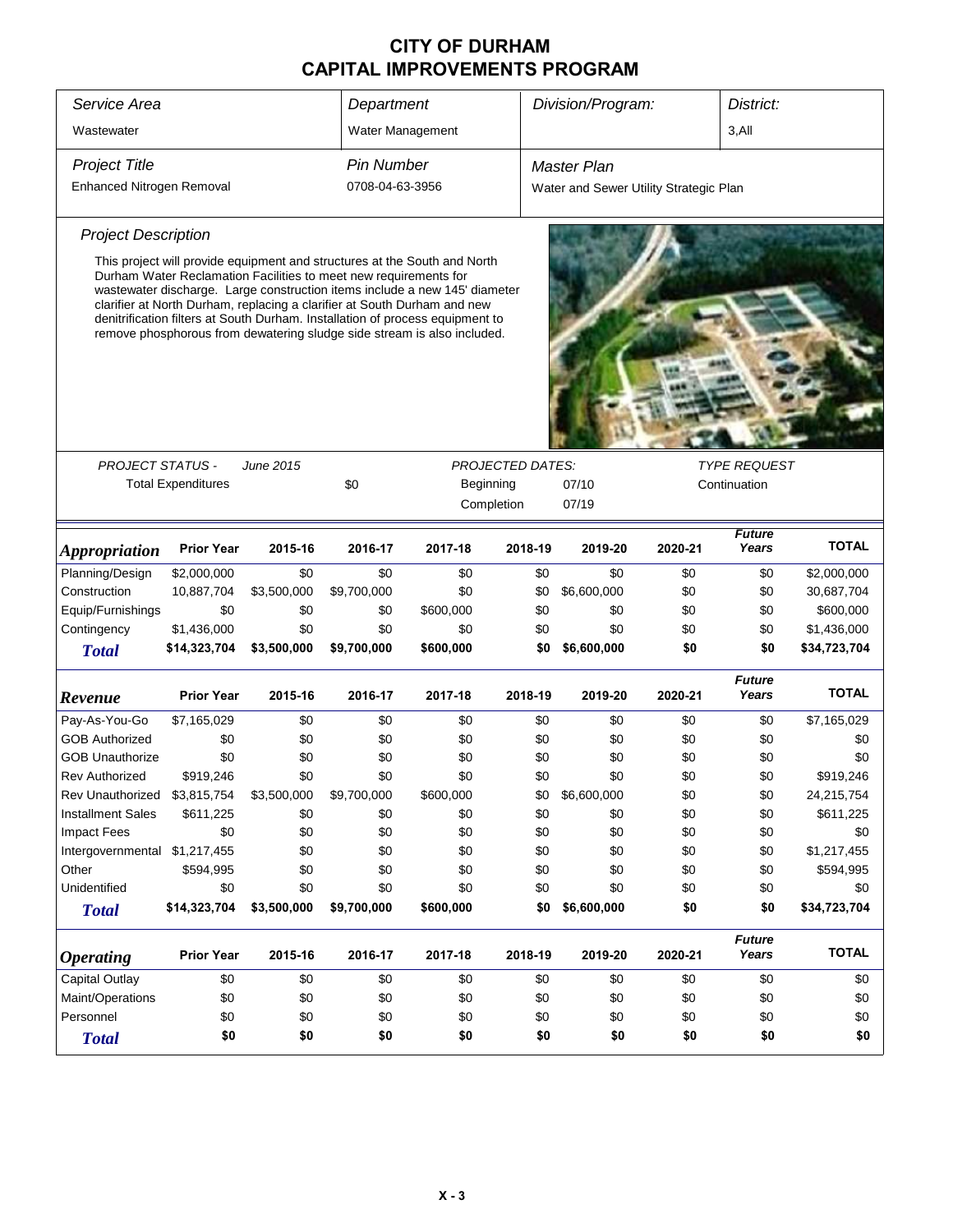| Service Area                                                                                                                                                                                                                         | Department<br>Division/Program:<br>District: |                                                      |                   |            |                                                    |                                                       |            |                                     |              |  |  |
|--------------------------------------------------------------------------------------------------------------------------------------------------------------------------------------------------------------------------------------|----------------------------------------------|------------------------------------------------------|-------------------|------------|----------------------------------------------------|-------------------------------------------------------|------------|-------------------------------------|--------------|--|--|
| Wastewater                                                                                                                                                                                                                           |                                              |                                                      | Water Management  |            |                                                    | <b>Utility Engineering</b>                            |            | Αll                                 |              |  |  |
| Project Title<br><b>Facility Paving</b>                                                                                                                                                                                              |                                              |                                                      | <b>Pin Number</b> |            |                                                    | Master Plan<br>Water and Sewer Utility Strategic Plan |            |                                     |              |  |  |
| <b>Project Description</b><br>The pavement at all the facilities operated by Water Management are in<br>various levels of disrepair and need resurfacing or replacement. Addressing<br>pavement needs now will control future costs. |                                              |                                                      |                   |            |                                                    |                                                       |            |                                     |              |  |  |
| <b>PROJECT STATUS -</b>                                                                                                                                                                                                              | <b>Total Expenditures</b>                    | June 2015<br>\$621,594                               |                   |            | <b>PROJECTED DATES:</b><br>Beginning<br>Completion | 07/09<br>06/17                                        |            | <b>TYPE REQUEST</b><br>Continuation |              |  |  |
| <b>Appropriation</b>                                                                                                                                                                                                                 | <b>Prior Year</b>                            | 2015-16                                              | 2016-17           | 2017-18    | 2018-19                                            | 2019-20                                               | 2020-21    | <b>Future</b><br>Years              | <b>TOTAL</b> |  |  |
| Construction                                                                                                                                                                                                                         | \$2,860,000                                  | \$0                                                  | \$600,000         | \$600,000  | \$600,000                                          | \$600,000                                             | \$0        | \$0                                 | \$5,260,000  |  |  |
| <b>Total</b>                                                                                                                                                                                                                         | \$2,860,000                                  | \$0                                                  | \$600,000         | \$600,000  | \$600,000                                          | \$600,000                                             | \$0        | \$0                                 | \$5,260,000  |  |  |
| Revenue                                                                                                                                                                                                                              | <b>Prior Year</b>                            | 2015-16                                              | 2016-17           | 2017-18    | 2018-19                                            | 2019-20                                               | 2020-21    | <b>Future</b><br>Years              | <b>TOTAL</b> |  |  |
| Pay-As-You-Go                                                                                                                                                                                                                        | \$2,090,000                                  | \$0                                                  | \$600,000         | \$600,000  | \$600,000                                          | \$600,000                                             | \$0        | \$0                                 | \$4,490,000  |  |  |
| <b>GOB Authorized</b>                                                                                                                                                                                                                | \$0                                          | \$0                                                  | \$0               | \$0        | \$0                                                | \$0                                                   | \$0        | \$0                                 | \$0          |  |  |
| <b>GOB Unauthorize</b>                                                                                                                                                                                                               | \$0                                          | \$0                                                  | \$0               | \$0        | \$0                                                | \$0                                                   | \$0        | \$0                                 | \$0          |  |  |
| <b>Rev Authorized</b>                                                                                                                                                                                                                | \$0                                          | \$0                                                  | \$0               | \$0        | \$0                                                | \$0                                                   | \$0        | \$0                                 | \$0          |  |  |
| <b>Rev Unauthorized</b>                                                                                                                                                                                                              | \$770,000                                    | \$0                                                  | \$0               | \$0        | \$0                                                | \$0                                                   | \$0        | \$0                                 | \$770,000    |  |  |
| <b>Installment Sales</b>                                                                                                                                                                                                             | \$0                                          | \$0                                                  | \$0               | \$0        | \$0                                                | \$0                                                   | \$0        | \$0                                 | \$0          |  |  |
| <b>Impact Fees</b>                                                                                                                                                                                                                   | \$0                                          | \$0                                                  | \$0               | \$0        | \$0                                                | \$0                                                   | \$0        | \$0                                 | \$0          |  |  |
| Intergovernmental<br>Other                                                                                                                                                                                                           | \$0                                          | \$0                                                  | \$0               | \$0        | \$0                                                | \$0                                                   | \$0        | \$0                                 | \$0          |  |  |
| Unidentified                                                                                                                                                                                                                         | \$0<br>\$0                                   | \$0<br>\$0                                           | \$0<br>\$0        | \$0<br>\$0 | \$0<br>\$0                                         | \$0<br>\$0                                            | \$0<br>\$0 | \$0<br>\$0                          | \$0<br>\$0   |  |  |
| <b>Total</b>                                                                                                                                                                                                                         | \$2,860,000                                  | \$0                                                  | \$600,000         | \$600,000  | \$600,000                                          | \$600,000                                             | \$0        | \$0                                 | \$5,260,000  |  |  |
| <b>Operating</b>                                                                                                                                                                                                                     | <b>Prior Year</b>                            | 2015-16                                              | 2016-17           | 2017-18    | 2018-19                                            | 2019-20                                               | 2020-21    | <b>Future</b><br>Years              | <b>TOTAL</b> |  |  |
| Capital Outlay                                                                                                                                                                                                                       | \$0                                          | \$0                                                  | \$0               | \$0        | \$0                                                | \$0                                                   | \$0        | \$0                                 | \$0          |  |  |
| Maint/Operations                                                                                                                                                                                                                     | \$0                                          | \$0                                                  | \$0               | \$0        | \$0                                                | \$0                                                   | \$0        | \$0                                 | \$0          |  |  |
| Personnel                                                                                                                                                                                                                            | \$0                                          | \$0                                                  | \$0               | \$0        |                                                    | \$0                                                   | \$0        | \$0                                 | \$0          |  |  |
| <b>Total</b>                                                                                                                                                                                                                         | \$0                                          | \$0<br>\$0<br>\$0<br>\$0<br>\$0<br>\$0<br>\$0<br>\$0 |                   |            |                                                    |                                                       |            |                                     |              |  |  |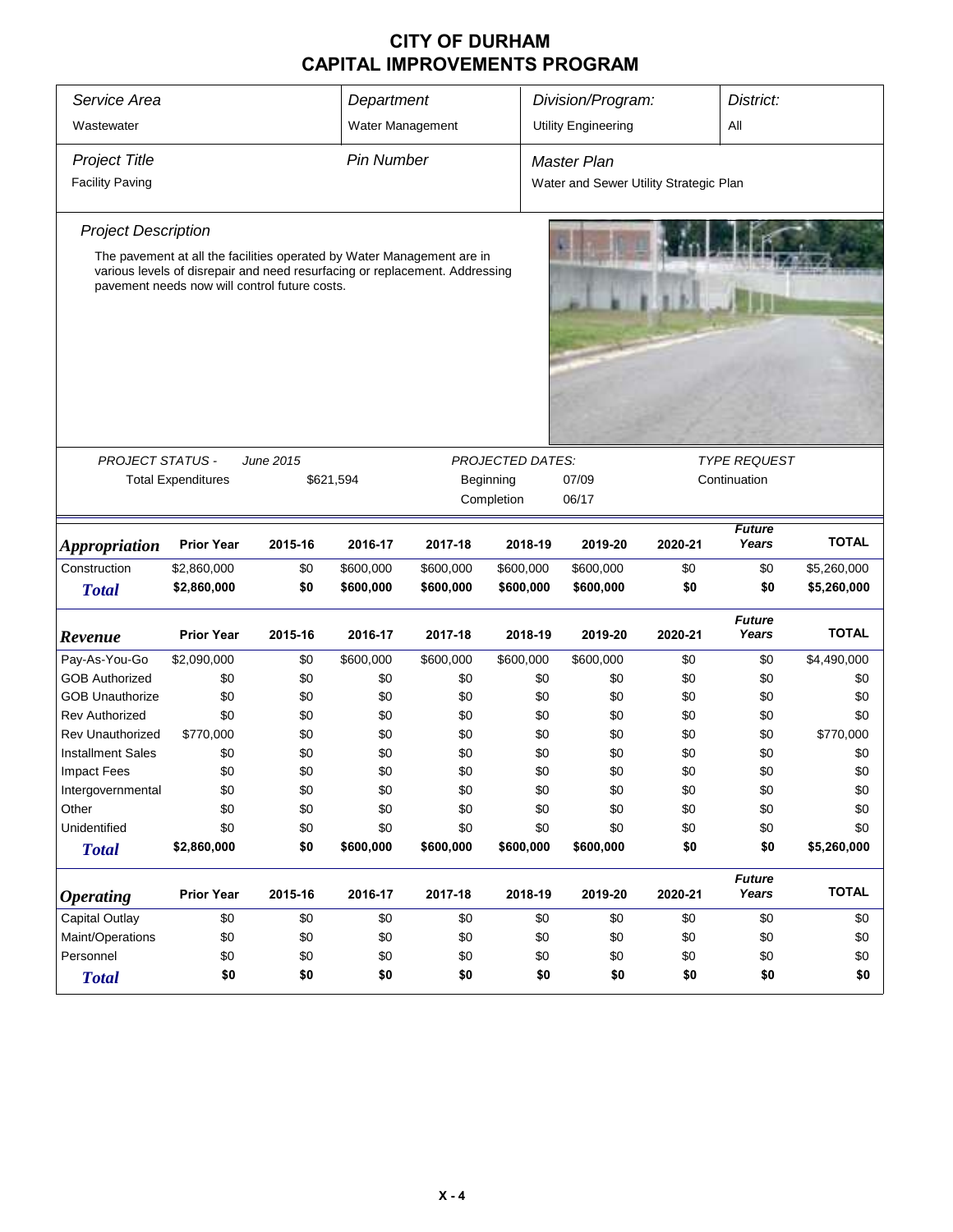| Service Area                                                                                  | Department        |                                                                                                                                                              |                   | Division/Program: |                             | District:                  |         |                        |              |  |
|-----------------------------------------------------------------------------------------------|-------------------|--------------------------------------------------------------------------------------------------------------------------------------------------------------|-------------------|-------------------|-----------------------------|----------------------------|---------|------------------------|--------------|--|
| Wastewater                                                                                    |                   |                                                                                                                                                              | Water Management  |                   |                             | <b>Utility Engineering</b> |         | 2,3                    |              |  |
| <b>Project Title</b>                                                                          |                   |                                                                                                                                                              | <b>Pin Number</b> |                   |                             | Master Plan                |         |                        |              |  |
| Orange Co. Economic Development<br>Zone Improvements                                          |                   |                                                                                                                                                              |                   |                   |                             |                            |         |                        |              |  |
| <b>Project Description</b>                                                                    |                   |                                                                                                                                                              |                   |                   |                             |                            |         |                        |              |  |
| construction.                                                                                 |                   | This entails master planning water and sanitary sewer infrastructure for the<br>City's service area within Orange County, followed by design, permitting and |                   |                   | Picture<br><b>Available</b> |                            |         |                        |              |  |
| <b>PROJECT STATUS -</b>                                                                       |                   | June 2015                                                                                                                                                    |                   |                   | <b>PROJECTED DATES:</b>     |                            |         | <b>TYPE REQUEST</b>    |              |  |
| \$0<br><b>Total Expenditures</b><br>03/13<br>Continuation<br>Beginning<br>Completion<br>12/17 |                   |                                                                                                                                                              |                   |                   |                             |                            |         |                        |              |  |
| <b>Appropriation</b>                                                                          | <b>Prior Year</b> | 2015-16                                                                                                                                                      | 2016-17           | 2017-18           | 2018-19                     | 2019-20                    | 2020-21 | <b>Future</b><br>Years | <b>TOTAL</b> |  |
| Planning/Design                                                                               | \$700,000         | \$250,000                                                                                                                                                    | \$0               | \$0               | \$0                         | \$0                        | \$0     | \$0                    | \$950,000    |  |
| Land                                                                                          | \$0               | \$0                                                                                                                                                          | \$0               | \$0               | \$0                         | \$0                        | \$0     | \$0                    | \$0          |  |
| Construction                                                                                  | \$0               | \$0                                                                                                                                                          | \$0               | \$0               | \$0                         | \$0                        | \$0     | \$0                    | \$0          |  |
| Equip/Furnishings                                                                             | \$0               | \$0                                                                                                                                                          | \$0               | \$0               | \$0                         | \$0                        | \$0     | \$0                    | \$0          |  |
| Contingency                                                                                   | \$0               | \$0                                                                                                                                                          | \$0               | \$0               | \$0                         | \$0                        | \$0     | \$0                    | \$0          |  |
| <b>Total</b>                                                                                  | \$700,000         | \$250,000                                                                                                                                                    | \$0               | \$0               | \$0                         | \$0                        | \$0     | \$0                    | \$950,000    |  |
| Revenue                                                                                       | <b>Prior Year</b> | 2015-16                                                                                                                                                      | 2016-17           | 2017-18           | 2018-19                     | 2019-20                    | 2020-21 | <b>Future</b><br>Years | <b>TOTAL</b> |  |
| Pay-As-You-Go                                                                                 | \$700,000         | \$250,000                                                                                                                                                    | \$0               | \$0               | \$0                         | \$0                        | \$0     | \$0                    | \$950,000    |  |
| <b>GOB Authorized</b>                                                                         | \$0               | \$0                                                                                                                                                          | \$0               | \$0               | \$0                         | \$0                        | \$0     | \$0                    | \$0          |  |
| <b>GOB Unauthorize</b>                                                                        | \$0               | \$0                                                                                                                                                          | \$0               | \$0               | \$0                         | \$0                        | \$0     | \$0                    | \$0          |  |
| <b>Rev Authorized</b>                                                                         | \$0               | \$0                                                                                                                                                          | \$0               | \$0               | \$0                         | \$0                        | \$0     | \$0                    | \$0          |  |
| <b>Rev Unauthorized</b>                                                                       | \$0               | \$0                                                                                                                                                          | \$0               | \$0               | \$0                         | \$0                        | \$0     | \$0                    | \$0          |  |
| <b>Installment Sales</b>                                                                      | \$0               | \$0                                                                                                                                                          | \$0               | \$0               | \$0                         | \$0                        | \$0     | \$0                    | \$0          |  |
| Impact Fees                                                                                   | \$0               | \$0                                                                                                                                                          | \$0               | \$0               | \$0                         | \$0                        | \$0     | \$0                    | \$0          |  |
| Intergovernmental                                                                             | \$0               | \$0                                                                                                                                                          | \$0               | \$0               | \$0                         | \$0                        | \$0     | \$0                    | \$0          |  |
| Other                                                                                         | \$0               | \$0                                                                                                                                                          | \$0               | \$0               | \$0                         | \$0                        | \$0     | \$0                    | \$0          |  |
| Unidentified                                                                                  | \$0               | \$0                                                                                                                                                          | \$0               | \$0               | \$0                         | \$0                        | \$0     | \$0                    | \$0          |  |
| <b>Total</b>                                                                                  | \$700,000         | \$250,000                                                                                                                                                    | \$0               | \$0               | \$0                         | \$0                        | \$0     | \$0                    | \$950,000    |  |
| <b>Operating</b>                                                                              | <b>Prior Year</b> | 2015-16                                                                                                                                                      | 2016-17           | 2017-18           | 2018-19                     | 2019-20                    | 2020-21 | <b>Future</b><br>Years | <b>TOTAL</b> |  |
| Capital Outlay                                                                                | \$0               | \$0                                                                                                                                                          | \$0               | \$0               | \$0                         | \$0                        | \$0     | \$0                    | \$0          |  |
| Maint/Operations                                                                              | \$0               | \$0                                                                                                                                                          | \$0               | \$0               | \$0                         | \$0                        | \$0     | \$0                    | \$0          |  |
| Personnel                                                                                     | \$0               | \$0                                                                                                                                                          | \$0               | \$0               | \$0                         | \$0                        | \$0     | \$0                    | \$0          |  |
| <b>Total</b>                                                                                  | \$0               | \$0                                                                                                                                                          | \$0               | \$0               | \$0                         | \$0                        | \$0     | \$0                    | \$0          |  |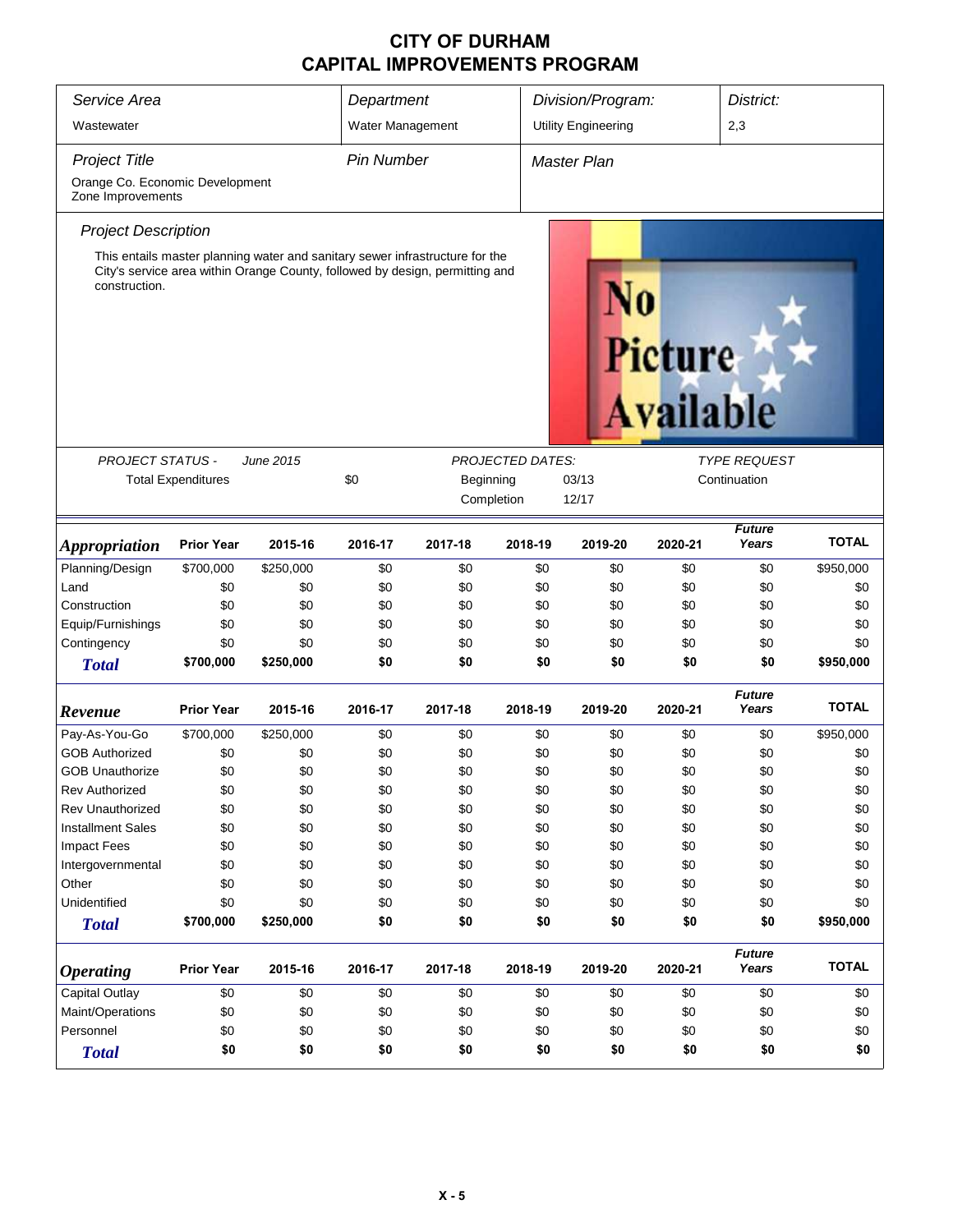| Service Area                          | Department                                                                                                                                                                                                                                                                                                                                                                           |                  |                   | Division/Program: |                                      | District:                              |         |                                     |              |
|---------------------------------------|--------------------------------------------------------------------------------------------------------------------------------------------------------------------------------------------------------------------------------------------------------------------------------------------------------------------------------------------------------------------------------------|------------------|-------------------|-------------------|--------------------------------------|----------------------------------------|---------|-------------------------------------|--------------|
| Wastewater                            |                                                                                                                                                                                                                                                                                                                                                                                      |                  | Water Management  |                   |                                      | <b>Utility Engineering</b>             |         | 2                                   |              |
| <b>Project Title</b>                  |                                                                                                                                                                                                                                                                                                                                                                                      |                  | <b>Pin Number</b> |                   |                                      | Master Plan                            |         |                                     |              |
| Reclaimed Water Systems, Phases 1 & 2 |                                                                                                                                                                                                                                                                                                                                                                                      |                  | 0842-01-18-1935   |                   |                                      | Water and Sewer Utility Strategic Plan |         |                                     |              |
| <b>Project Description</b>            |                                                                                                                                                                                                                                                                                                                                                                                      |                  |                   |                   |                                      |                                        |         |                                     |              |
|                                       | Funds have been approved for (Phase 1 which includes bulk tank distribution<br>facilities, a Reclaimed Water Master Plan, and construction of a reclaimed<br>water pumping station). Phase 2 consists of initial pipelines to distribute<br>reclaimed water to areas that can use reclaimed water to replace water<br>demand currently provided by the potable treated water system. |                  |                   |                   |                                      |                                        |         |                                     |              |
|                                       |                                                                                                                                                                                                                                                                                                                                                                                      |                  |                   |                   |                                      |                                        |         |                                     |              |
| <b>PROJECT STATUS -</b>               | <b>Total Expenditures</b>                                                                                                                                                                                                                                                                                                                                                            | <b>June 2015</b> | \$0               |                   | <b>PROJECTED DATES:</b><br>Beginning | 09/09                                  |         | <b>TYPE REQUEST</b><br>Continuation |              |
|                                       |                                                                                                                                                                                                                                                                                                                                                                                      |                  |                   |                   | Completion                           | 07/18                                  |         |                                     |              |
| Appropriation                         | <b>Prior Year</b>                                                                                                                                                                                                                                                                                                                                                                    | 2015-16          | 2016-17           | 2017-18           | 2018-19                              | 2019-20                                | 2020-21 | <b>Future</b><br>Years              | <b>TOTAL</b> |
| Planning/Design                       | \$916,000                                                                                                                                                                                                                                                                                                                                                                            | \$0              | \$0               | \$550,000         | \$0                                  | \$550,000                              | \$0     | \$0                                 | \$2,016,000  |
| Construction                          | \$1,102,000                                                                                                                                                                                                                                                                                                                                                                          | \$0              | \$550,000         | \$0               | \$550,000                            | \$0                                    | \$0     | \$0                                 | \$2,202,000  |
| Contingency                           | \$163,000                                                                                                                                                                                                                                                                                                                                                                            | \$0              | \$0               | \$0               | \$0                                  | \$0                                    | \$0     | \$0                                 | \$163,000    |
| <b>Total</b>                          | \$2,181,000                                                                                                                                                                                                                                                                                                                                                                          | \$0              | \$550,000         | \$550,000         | \$550,000                            | \$550,000                              | \$0     | \$0                                 | \$4,381,000  |
| Revenue                               | <b>Prior Year</b>                                                                                                                                                                                                                                                                                                                                                                    | 2015-16          | 2016-17           | 2017-18           | 2018-19                              | 2019-20                                | 2020-21 | <b>Future</b><br>Years              | <b>TOTAL</b> |
| Pay-As-You-Go                         | \$0                                                                                                                                                                                                                                                                                                                                                                                  | \$0              | \$0               | \$0               | \$0                                  | \$0                                    | \$0     | \$0                                 | \$0          |
| <b>GOB Authorized</b>                 | \$0                                                                                                                                                                                                                                                                                                                                                                                  | \$0              | \$0               | \$0               | \$0                                  | \$0                                    | \$0     | \$0                                 | \$0          |
| <b>GOB Unauthorize</b>                | \$0                                                                                                                                                                                                                                                                                                                                                                                  | \$0              | \$0               | \$0               | \$0                                  | \$0                                    | \$0     | \$0                                 | \$0          |
| <b>Rev Authorized</b>                 | \$0                                                                                                                                                                                                                                                                                                                                                                                  | \$0              | \$0               | \$0               | \$0                                  | \$0                                    | \$0     | \$0                                 | \$0          |
| Rev Unauthorized \$2,181,000          |                                                                                                                                                                                                                                                                                                                                                                                      | \$0              | \$550,000         | \$550,000         | \$550,000                            | \$550,000                              | \$0     | \$0                                 | \$4,381,000  |
| <b>Installment Sales</b>              | \$0                                                                                                                                                                                                                                                                                                                                                                                  | \$0              | \$0               | \$0               | \$0                                  | \$0                                    | \$0     | \$0                                 | \$0          |
| <b>Impact Fees</b>                    | \$0                                                                                                                                                                                                                                                                                                                                                                                  | \$0              | \$0               | \$0               | \$0                                  | \$0                                    | \$0     | \$0                                 | \$0          |
| Intergovernmental                     | \$0                                                                                                                                                                                                                                                                                                                                                                                  | \$0              | \$0               | \$0               | \$0                                  | \$0                                    | \$0     | \$0                                 | \$0          |
| Other                                 | \$0                                                                                                                                                                                                                                                                                                                                                                                  | \$0              | \$0               | \$0               | \$0                                  | \$0                                    | \$0     | \$0                                 | \$0          |
| Unidentified                          | \$0                                                                                                                                                                                                                                                                                                                                                                                  | \$0              | \$0               | \$0               | \$0                                  | \$0                                    | \$0     | \$0                                 | \$0          |
| <b>Total</b>                          | \$2,181,000                                                                                                                                                                                                                                                                                                                                                                          | \$0              | \$550,000         | \$550,000         | \$550,000                            | \$550,000                              | \$0     | \$0                                 | \$4,381,000  |
| <b>Operating</b>                      | <b>Prior Year</b>                                                                                                                                                                                                                                                                                                                                                                    | 2015-16          | 2016-17           | 2017-18           | 2018-19                              | 2019-20                                | 2020-21 | <b>Future</b><br>Years              | <b>TOTAL</b> |
| <b>Capital Outlay</b>                 | \$0                                                                                                                                                                                                                                                                                                                                                                                  | \$0              | \$0               | \$0               | \$0                                  | \$0                                    | \$0     | \$0                                 | \$0          |
| Maint/Operations                      | \$0                                                                                                                                                                                                                                                                                                                                                                                  | \$0              | \$0               | \$0               | \$0                                  | \$0                                    | \$0     | \$0                                 | \$0          |
| Personnel                             | \$0                                                                                                                                                                                                                                                                                                                                                                                  | \$0              | \$0               | \$0               | \$0                                  | \$0                                    | \$0     | \$0                                 | \$0          |
| <b>Total</b>                          | \$0                                                                                                                                                                                                                                                                                                                                                                                  | \$0              | \$0               | \$0               | \$0                                  | \$0                                    | \$0     | \$0                                 | \$0          |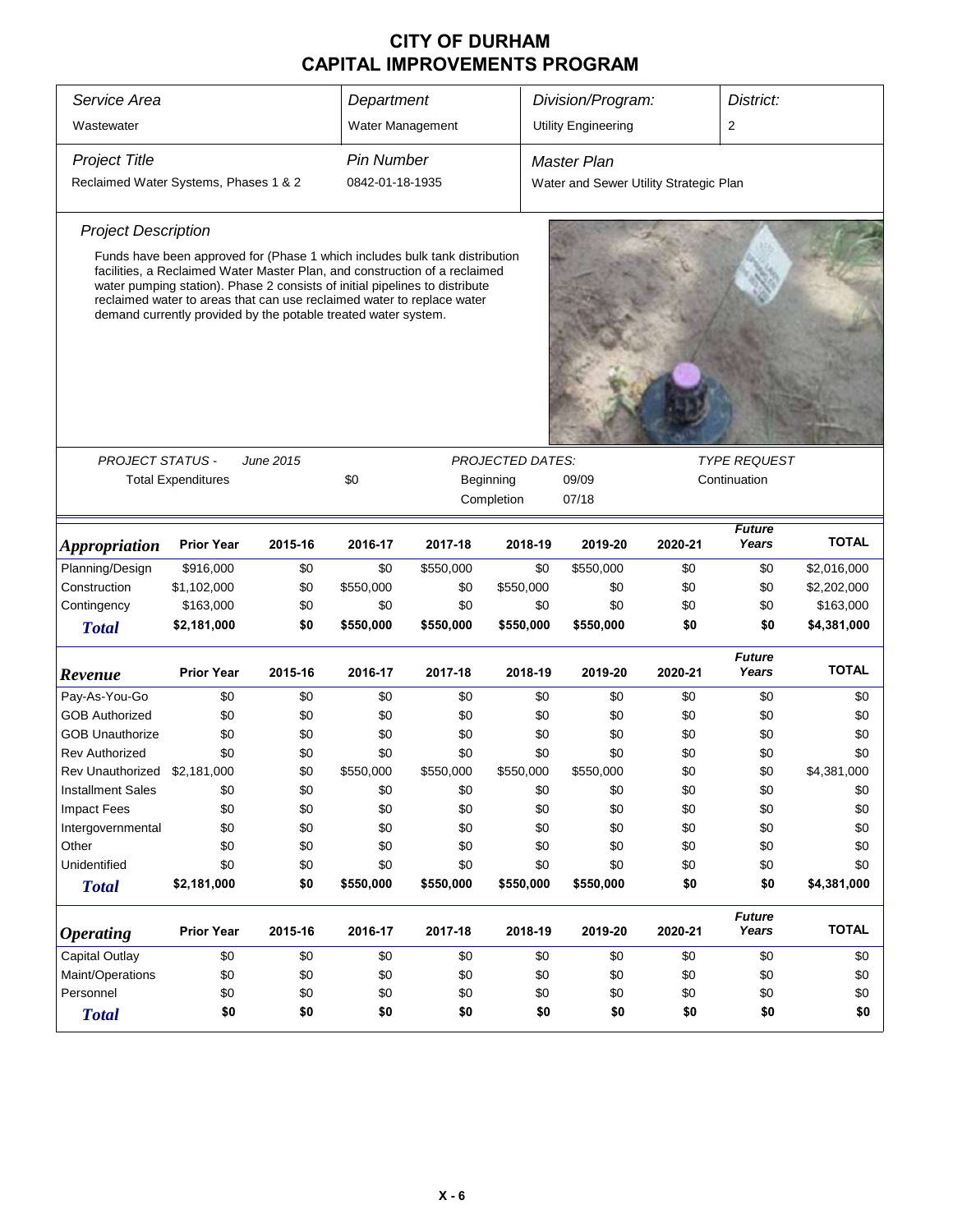| Service Area                           |                                                                                                                                                                                                                                                                                                                      |             |                   | Department       |                                      | Division/Program:<br>District: |                         |                        |              |  |
|----------------------------------------|----------------------------------------------------------------------------------------------------------------------------------------------------------------------------------------------------------------------------------------------------------------------------------------------------------------------|-------------|-------------------|------------------|--------------------------------------|--------------------------------|-------------------------|------------------------|--------------|--|
| Wastewater                             |                                                                                                                                                                                                                                                                                                                      |             |                   | Water Management |                                      | <b>Utility Engineering</b>     |                         | All                    |              |  |
| <b>Project Title</b>                   |                                                                                                                                                                                                                                                                                                                      |             | <b>Pin Number</b> |                  |                                      | Master Plan                    |                         |                        |              |  |
| Sewer Collection System Rehabilitation |                                                                                                                                                                                                                                                                                                                      |             |                   |                  |                                      | Water & Sewer Strategic Plan   |                         |                        |              |  |
| <b>Project Description</b>             |                                                                                                                                                                                                                                                                                                                      |             |                   |                  |                                      |                                |                         |                        |              |  |
| an on-going program.                   | This project involves condition assesment, rehabilitation and replacement of<br>the City's Sewer Collection System. Sewer mains, manholes, outfalls, force<br>mains and pump stations are inspected and analyzed, for decisions on<br>appropriate methods of rehabiltation or replacement of infrastructure. This is |             |                   |                  |                                      |                                |                         |                        |              |  |
| <b>PROJECT STATUS -</b>                |                                                                                                                                                                                                                                                                                                                      |             |                   |                  |                                      |                                |                         | <b>TYPE REQUEST</b>    |              |  |
|                                        | <b>Total Expenditures</b>                                                                                                                                                                                                                                                                                            | June 2015   | \$343,212         |                  | <b>PROJECTED DATES:</b><br>Beginning | 12/04                          |                         | Continuation           |              |  |
|                                        |                                                                                                                                                                                                                                                                                                                      |             |                   |                  | Completion                           | 12/24                          |                         |                        |              |  |
|                                        |                                                                                                                                                                                                                                                                                                                      |             |                   |                  |                                      |                                |                         |                        |              |  |
| <b>Appropriation</b>                   | <b>Prior Year</b>                                                                                                                                                                                                                                                                                                    | 2015-16     | 2016-17           | 2017-18          | 2018-19                              | 2019-20                        | 2020-21                 | <b>Future</b><br>Years | <b>TOTAL</b> |  |
| Planning/Design                        | \$1,643,920                                                                                                                                                                                                                                                                                                          | \$0         | \$0               | \$0              | \$0                                  | \$0                            | \$0                     | \$0                    | \$1,643,920  |  |
| Land                                   | \$46,767                                                                                                                                                                                                                                                                                                             | \$0         | \$0               | \$0              | \$0                                  | \$0                            | \$0                     | \$0                    | \$46,767     |  |
| Construction                           | 49,147,167                                                                                                                                                                                                                                                                                                           | \$4,500,000 | \$7,000,000       | \$7,000,000      | \$7,000,000                          | \$7,000,000                    | \$5,000,000             | \$5,000,000            | 91,647,167   |  |
| Equip/Furnishings                      | \$5,895                                                                                                                                                                                                                                                                                                              | \$0         | \$0               | \$0              | \$0                                  | \$0                            | \$0                     | \$0                    | \$5,895      |  |
| Contingency                            | \$0                                                                                                                                                                                                                                                                                                                  | \$0         | \$0               | \$0              | \$0                                  | \$0                            | \$0                     | \$0                    | \$0          |  |
| <b>Total</b>                           | \$50,843,749                                                                                                                                                                                                                                                                                                         | \$4,500,000 | \$7,000,000       | \$7,000,000      | \$7,000,000                          |                                | \$7,000,000 \$5,000,000 | \$5,000,000            | \$93,343,749 |  |
| Revenue                                | <b>Prior Year</b>                                                                                                                                                                                                                                                                                                    | 2015-16     | 2016-17           | 2017-18          | 2018-19                              | 2019-20                        | 2020-21                 | <b>Future</b><br>Years | <b>TOTAL</b> |  |
| Pay-As-You-Go                          | 24,701,359                                                                                                                                                                                                                                                                                                           | \$0         | \$7,000,000       | \$7,000,000      | \$7,000,000                          | \$7,000,000 \$5,000,000        |                         | \$5,000,000            | 62,701,359   |  |
| <b>GOB Authorized</b>                  | \$4,850,000                                                                                                                                                                                                                                                                                                          | \$0         | \$0               | \$0              | \$0                                  | \$0                            | \$0                     | \$0                    | \$4,850,000  |  |
| <b>GOB Unauthorize</b>                 | \$0                                                                                                                                                                                                                                                                                                                  | \$0         | \$0               | \$0              | \$0                                  | \$0                            | \$0                     | \$0                    | \$0          |  |
| Rev Authorized                         | \$2,187,769                                                                                                                                                                                                                                                                                                          | \$0         | \$0               | \$0              | \$0                                  | \$0                            | \$0                     | \$0                    | \$2,187,769  |  |
| Rev Unauthorized                       | 13,789,118                                                                                                                                                                                                                                                                                                           | \$4,500,000 | \$0               | \$0              | \$0                                  | \$0                            | \$0                     | \$0                    | 18,289,118   |  |
| <b>Installment Sales</b>               | \$0                                                                                                                                                                                                                                                                                                                  | \$0         | \$0               | \$0              | \$0                                  | \$0                            | \$0                     | \$0                    | \$0          |  |
| <b>Impact Fees</b>                     | \$0                                                                                                                                                                                                                                                                                                                  | \$0         | \$0               | \$0              | \$0                                  | \$0                            | \$0                     | \$0                    | \$0          |  |
| Intergovernmental \$1,858,660          |                                                                                                                                                                                                                                                                                                                      | \$0         | \$0               | \$0              | \$0                                  | \$0                            | \$0                     | \$0                    | \$1,858,660  |  |
| Other                                  | \$3,456,843                                                                                                                                                                                                                                                                                                          | \$0         | \$0               | \$0              | \$0                                  | \$0                            | \$0                     | \$0                    | \$3,456,843  |  |
| Unidentified                           | \$0                                                                                                                                                                                                                                                                                                                  | \$0         | \$0               | \$0              | \$0                                  | \$0                            | \$0                     | \$0                    | \$0          |  |
| <b>Total</b>                           | \$50,843,749                                                                                                                                                                                                                                                                                                         | \$4,500,000 | \$7,000,000       | \$7,000,000      | \$7,000,000                          | \$7,000,000 \$5,000,000        |                         | \$5,000,000            | \$93,343,749 |  |
| <b>Operating</b>                       | <b>Prior Year</b>                                                                                                                                                                                                                                                                                                    | 2015-16     | 2016-17           | 2017-18          | 2018-19                              | 2019-20                        | 2020-21                 | <b>Future</b><br>Years | <b>TOTAL</b> |  |
| <b>Capital Outlay</b>                  | \$0                                                                                                                                                                                                                                                                                                                  | \$0         | \$0               | \$0              | \$0                                  | \$0                            | \$0                     | \$0                    | \$0          |  |
| Maint/Operations                       | \$0                                                                                                                                                                                                                                                                                                                  | \$0         | \$0               | \$0              | \$0                                  | \$0                            | \$0                     | \$0                    | \$0          |  |
| Personnel                              | \$0                                                                                                                                                                                                                                                                                                                  | \$0         | \$0               | \$0              | \$0                                  | \$0                            | \$0<br>\$0<br>\$0       |                        |              |  |
| <b>Total</b>                           | \$0                                                                                                                                                                                                                                                                                                                  | \$0         | \$0               | \$0              | \$0                                  | \$0                            | \$0                     | \$0                    | \$0          |  |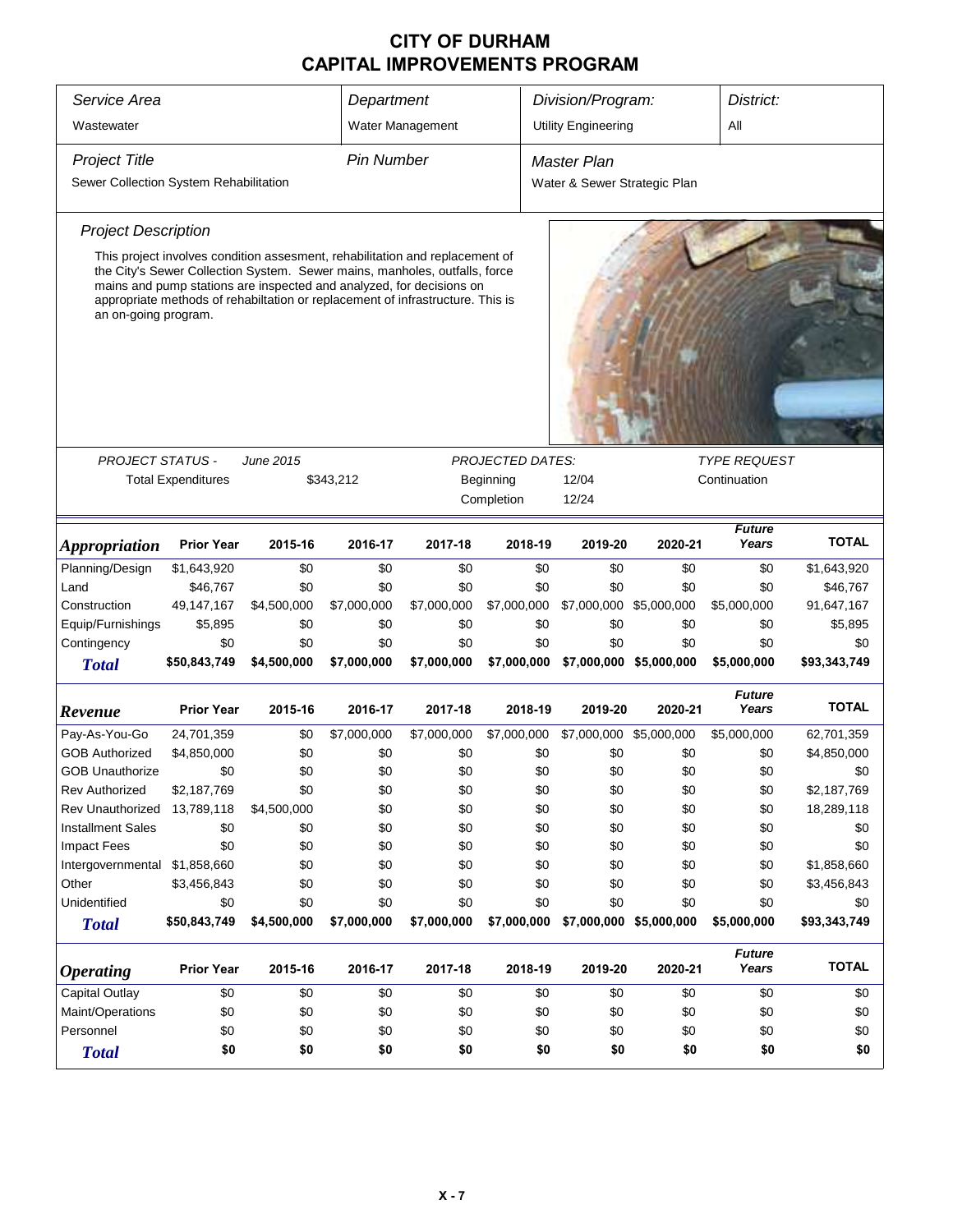| Service Area                    |                           |                                                                                                                                                     | Department          |             |                         | Division/Program:<br>District:         |             |              |                        |              |  |  |
|---------------------------------|---------------------------|-----------------------------------------------------------------------------------------------------------------------------------------------------|---------------------|-------------|-------------------------|----------------------------------------|-------------|--------------|------------------------|--------------|--|--|
| Wastewater                      |                           |                                                                                                                                                     | <b>Public Works</b> |             |                         |                                        | Engineering |              | All                    |              |  |  |
| <b>Project Title</b>            |                           |                                                                                                                                                     | <b>Pin Number</b>   |             |                         |                                        | Master Plan |              |                        |              |  |  |
| Sewer Extensions & Improvements |                           |                                                                                                                                                     |                     |             |                         | Water and Sewer Utility Strategic Plan |             |              |                        |              |  |  |
| <b>Project Description</b>      |                           |                                                                                                                                                     |                     |             |                         |                                        |             |              |                        |              |  |  |
|                                 |                           | This ongoing program constructs sewer line extensions requested by petitions,                                                                       |                     |             |                         |                                        |             |              |                        |              |  |  |
|                                 |                           | relocates sewer lines resulting from NCDOT projects, reimburses developers<br>for sewer improvements, and constructs lines to abate health hazards. |                     |             |                         |                                        |             |              |                        |              |  |  |
|                                 |                           |                                                                                                                                                     |                     |             |                         |                                        |             |              |                        |              |  |  |
|                                 |                           |                                                                                                                                                     |                     |             |                         |                                        |             |              |                        |              |  |  |
|                                 |                           |                                                                                                                                                     |                     |             |                         |                                        |             |              |                        |              |  |  |
|                                 |                           |                                                                                                                                                     |                     |             |                         |                                        |             |              |                        |              |  |  |
|                                 |                           |                                                                                                                                                     |                     |             |                         |                                        |             |              |                        |              |  |  |
|                                 |                           |                                                                                                                                                     |                     |             |                         |                                        |             |              |                        |              |  |  |
| <b>PROJECT STATUS -</b>         |                           | June 2015                                                                                                                                           |                     |             | <b>PROJECTED DATES:</b> |                                        |             |              | <b>TYPE REQUEST</b>    |              |  |  |
|                                 | <b>Total Expenditures</b> |                                                                                                                                                     | \$0                 |             | Beginning               |                                        | 07/12       | Continuation |                        |              |  |  |
|                                 |                           |                                                                                                                                                     |                     |             | Completion              |                                        | 07/19       |              |                        |              |  |  |
| Appropriation                   | <b>Prior Year</b>         | 2015-16                                                                                                                                             | 2016-17             | 2017-18     | 2018-19                 |                                        | 2019-20     | 2020-21      | <b>Future</b><br>Years | <b>TOTAL</b> |  |  |
| Planning/Design                 | \$0                       | \$0                                                                                                                                                 | \$0                 | \$0         |                         | \$0                                    | \$0         | \$0          | \$0                    | \$0          |  |  |
| Land                            | \$0                       | \$0                                                                                                                                                 | \$0                 | \$0         |                         | \$0                                    | \$0         | \$0          | \$0                    | \$0          |  |  |
| Construction                    | \$6,796,842               | \$1,000,000                                                                                                                                         | \$1,750,000         | \$1,750,000 | \$1,750,000             |                                        | \$1,750,000 | \$0          | \$0                    | 14,796,842   |  |  |
| <b>Total</b>                    | \$6,796,842               | \$1,000,000                                                                                                                                         | \$1,750,000         | \$1,750,000 | \$1,750,000             |                                        | \$1,750,000 | \$0          | \$0                    | \$14,796,842 |  |  |
| Revenue                         | <b>Prior Year</b>         | 2015-16                                                                                                                                             | 2016-17             | 2017-18     | 2018-19                 |                                        | 2019-20     | 2020-21      | <b>Future</b><br>Years | <b>TOTAL</b> |  |  |
| Pay-As-You-Go                   | \$1,909,399               | \$0                                                                                                                                                 | \$1,750,000         | \$1,750,000 | \$1,750,000             |                                        | \$1,750,000 | \$0          | \$0                    | \$8,909,399  |  |  |
| <b>GOB Authorized</b>           | \$82,325                  | \$0                                                                                                                                                 | \$0                 | \$0         |                         | \$0                                    | \$0         | \$0          | \$0                    | \$82,325     |  |  |
| <b>GOB Unauthorize</b>          | \$0                       | \$0                                                                                                                                                 | \$0                 | \$0         |                         | \$0                                    | \$0         | \$0          | \$0                    | \$0          |  |  |
| <b>Rev Authorized</b>           | \$29,596                  | \$0                                                                                                                                                 | \$0                 | \$0         |                         | \$0                                    | \$0         | \$0          | \$0                    | \$29,596     |  |  |
| <b>Rev Unauthorized</b>         | \$4,775,522               | \$1,000,000                                                                                                                                         | \$0                 | \$0         |                         | \$0                                    | \$0         | \$0          | \$0                    | \$5,775,522  |  |  |
| <b>Installment Sales</b>        | \$0                       | \$0                                                                                                                                                 | \$0                 | \$0         |                         | \$0                                    | \$0         | \$0          | \$0                    | \$0          |  |  |
| <b>Impact Fees</b>              | \$0                       | \$0                                                                                                                                                 | \$0                 | \$0         |                         | \$0                                    | \$0         | \$0          | \$0                    | \$0          |  |  |
| Intergovernmental               | \$0                       | \$0                                                                                                                                                 | \$0                 | \$0         |                         | \$0                                    | \$0         | \$0          | \$0                    | \$0          |  |  |
| Other                           | \$0                       | \$0                                                                                                                                                 | \$0                 | \$0         |                         | \$0                                    | \$0         | \$0          | \$0                    | \$0          |  |  |
| Unidentified                    | \$0                       | \$0                                                                                                                                                 | \$0                 | \$0         |                         | \$0                                    | \$0         | \$0          | \$0                    | \$0          |  |  |
| <b>Total</b>                    | \$6,796,842               | \$1,000,000                                                                                                                                         | \$1,750,000         | \$1,750,000 | \$1,750,000             |                                        | \$1,750,000 | \$0          | \$0                    | \$14,796,842 |  |  |
| <b>Operating</b>                | <b>Prior Year</b>         | 2015-16                                                                                                                                             | 2016-17             | 2017-18     | 2018-19                 |                                        | 2019-20     | 2020-21      | <b>Future</b><br>Years | <b>TOTAL</b> |  |  |
| <b>Capital Outlay</b>           | \$0                       | \$0                                                                                                                                                 | \$0                 | \$0         |                         | \$0                                    | \$0         | \$0          | \$0                    | \$0          |  |  |
| Maint/Operations                | \$0                       | \$0                                                                                                                                                 | \$0                 | \$0         |                         | \$0                                    | \$0         | \$0          | \$0                    | \$0          |  |  |
| Personnel                       | \$0                       | \$0                                                                                                                                                 | \$0                 | \$0         |                         | \$0                                    | \$0         | \$0          | \$0                    | \$0          |  |  |
| <b>Total</b>                    | \$0                       | \$0                                                                                                                                                 | \$0                 | \$0         |                         | \$0                                    | \$0         | \$0          | \$0                    | \$0          |  |  |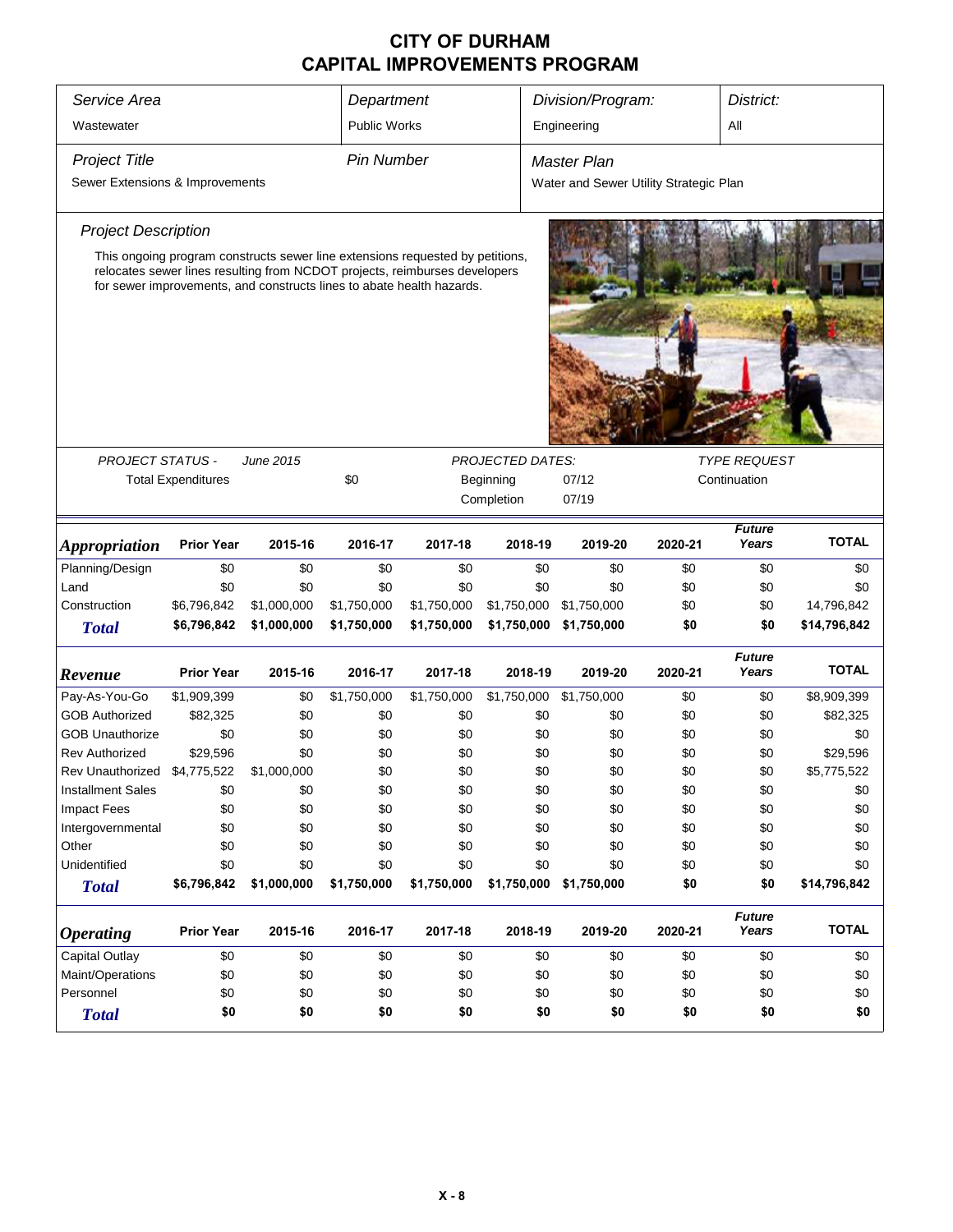| Service Area                    |                           |             | Department                                                                                                                                                                                                                                               |           |                         | Division/Program:              |                                    | District:              |              |  |  |  |
|---------------------------------|---------------------------|-------------|----------------------------------------------------------------------------------------------------------------------------------------------------------------------------------------------------------------------------------------------------------|-----------|-------------------------|--------------------------------|------------------------------------|------------------------|--------------|--|--|--|
| Wastewater                      |                           |             | Water Management                                                                                                                                                                                                                                         |           |                         | Water and Sewer                |                                    | 4                      |              |  |  |  |
| <b>Project Title</b>            |                           |             | <b>Pin Number</b>                                                                                                                                                                                                                                        |           | Master Plan             |                                |                                    |                        |              |  |  |  |
| Southeast Regional Lift Station |                           |             |                                                                                                                                                                                                                                                          |           |                         | Water and Sewer Strategic Plan |                                    |                        |              |  |  |  |
| <b>Project Description</b>      |                           |             |                                                                                                                                                                                                                                                          |           |                         |                                |                                    |                        |              |  |  |  |
| development.                    |                           |             | The goal of this project is to construct a new regional sewage lift station in the<br>Lick Basin/Eastern portion of the City's sewer service area. FY16 will focus on<br>the evaluation and design for the new infrastructure which will support ongoing |           |                         |                                | <b>Picture</b><br><b>Available</b> |                        |              |  |  |  |
| <b>PROJECT STATUS -</b>         |                           |             |                                                                                                                                                                                                                                                          |           | <b>PROJECTED DATES:</b> |                                |                                    | <b>TYPE REQUEST</b>    |              |  |  |  |
|                                 | <b>Total Expenditures</b> |             | \$0                                                                                                                                                                                                                                                      | Beginning |                         | 07/16                          |                                    | <b>New</b>             |              |  |  |  |
|                                 |                           |             |                                                                                                                                                                                                                                                          |           | Completion              | 07/20                          |                                    |                        |              |  |  |  |
| <b>Appropriation</b>            | <b>Prior Year</b>         | 2015-16     | 2016-17                                                                                                                                                                                                                                                  | 2017-18   | 2018-19                 | 2019-20                        | 2020-21                            | <b>Future</b><br>Years | <b>TOTAL</b> |  |  |  |
| Planning/Design                 | \$0                       | \$4,700,000 | \$0                                                                                                                                                                                                                                                      | \$0       | \$0                     | \$0                            | \$0                                | \$0                    | \$4,700,000  |  |  |  |
| Construction                    | \$0                       | \$0         | 30,000,000                                                                                                                                                                                                                                               | \$0       | \$0                     | \$0                            | \$0                                | \$0                    | 30,000,000   |  |  |  |
| <b>Total</b>                    | \$0                       | \$4,700,000 | \$30,000,000                                                                                                                                                                                                                                             | \$0       | \$0                     | \$0                            | \$0                                | \$0                    | \$34,700,000 |  |  |  |
| Revenue                         | <b>Prior Year</b>         | 2015-16     | 2016-17                                                                                                                                                                                                                                                  | 2017-18   | 2018-19                 | 2019-20                        | 2020-21                            | <b>Future</b><br>Years | <b>TOTAL</b> |  |  |  |
| <b>Rev Unauthorized</b>         | \$0                       | \$4,700,000 | 30,000,000                                                                                                                                                                                                                                               | \$0       | \$0                     | \$0                            | \$0                                | \$0                    | 34,700,000   |  |  |  |
| <b>Total</b>                    | \$0                       |             | \$4,700,000 \$30,000,000                                                                                                                                                                                                                                 | \$0       | \$0                     | \$0                            | \$0                                | \$0                    | \$34,700,000 |  |  |  |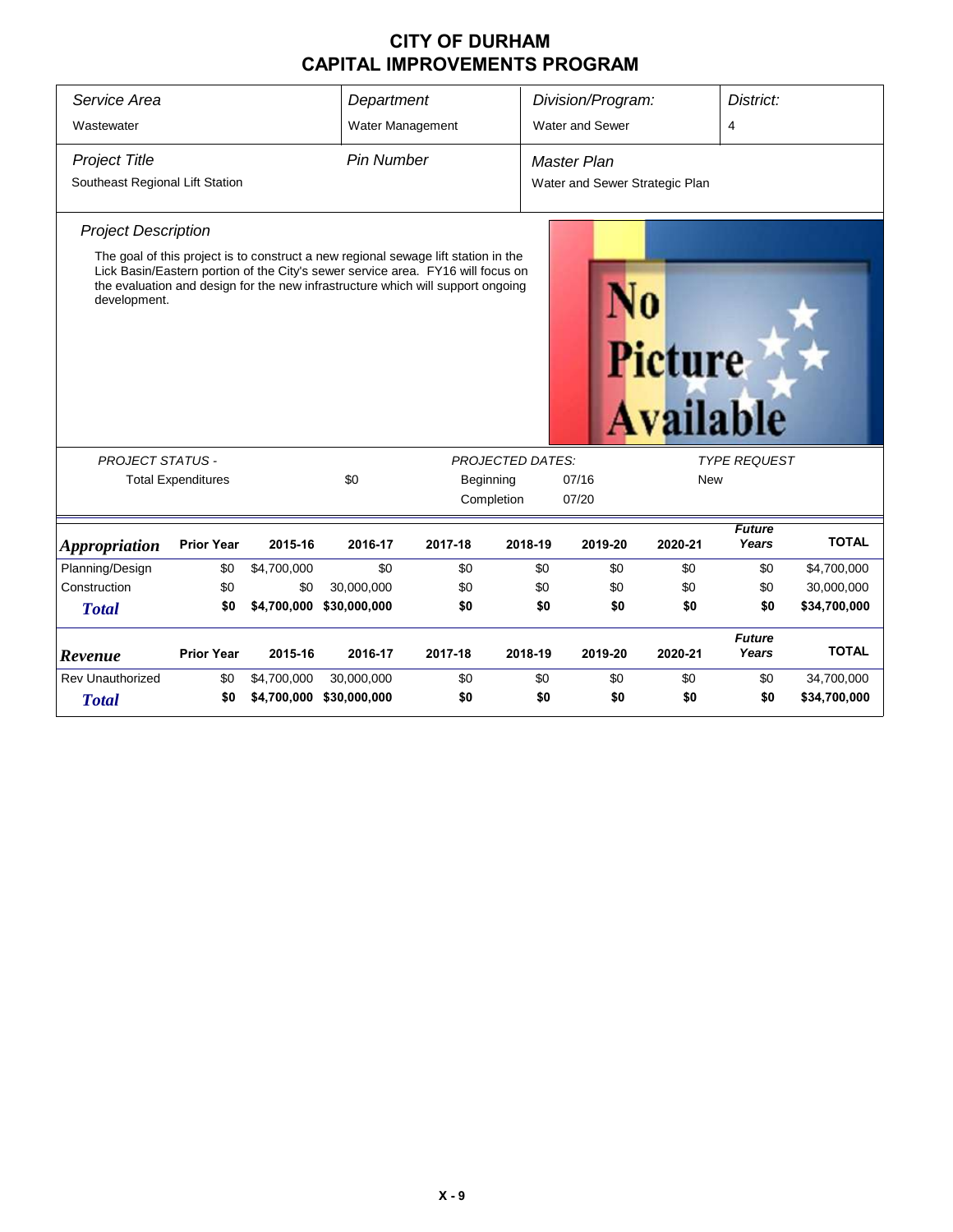| Service Area                             |                           |                                        | Department                                                                                                                                              |                  |                         | Division/Program:              | District: |                        |              |  |
|------------------------------------------|---------------------------|----------------------------------------|---------------------------------------------------------------------------------------------------------------------------------------------------------|------------------|-------------------------|--------------------------------|-----------|------------------------|--------------|--|
| Wastewater                               |                           |                                        |                                                                                                                                                         | Water Management |                         |                                |           | 2                      |              |  |
| <b>Project Title</b>                     |                           |                                        | <b>Pin Number</b>                                                                                                                                       |                  |                         | <b>Master Plan</b>             |           |                        |              |  |
| <b>Wastewater Process Rehabilitation</b> |                           |                                        |                                                                                                                                                         |                  |                         | Water and Sewer Strategic Plan |           |                        |              |  |
| <b>Project Description</b>               |                           |                                        |                                                                                                                                                         |                  |                         |                                |           |                        |              |  |
|                                          |                           |                                        | This project provides for ongoing needs at both North and South Durham                                                                                  |                  |                         |                                |           |                        |              |  |
| rehabilitation projects.                 |                           |                                        | Water Reclamation Facilities, which include roof replacement, new coatings,<br>odor system rehab, electric blower rehab, piping changes and other large |                  |                         |                                |           |                        |              |  |
|                                          |                           |                                        |                                                                                                                                                         |                  |                         |                                |           |                        |              |  |
|                                          |                           |                                        |                                                                                                                                                         |                  |                         |                                |           |                        |              |  |
|                                          |                           |                                        |                                                                                                                                                         |                  |                         |                                |           |                        |              |  |
| PROJECT STATUS -                         |                           | <b>June 2015</b>                       |                                                                                                                                                         |                  | <b>PROJECTED DATES:</b> |                                |           | <b>TYPE REQUEST</b>    |              |  |
|                                          | <b>Total Expenditures</b> |                                        | \$1,663,271                                                                                                                                             |                  | Beginning               | 07/07<br>Continuation          |           |                        |              |  |
|                                          |                           |                                        |                                                                                                                                                         |                  | Completion              | 07/18                          |           |                        |              |  |
|                                          |                           |                                        |                                                                                                                                                         |                  |                         |                                |           | <b>Future</b>          |              |  |
| <i><b>Appropriation</b></i>              | <b>Prior Year</b>         | 2015-16                                | 2016-17                                                                                                                                                 | 2017-18          | 2018-19                 | 2019-20                        | 2020-21   | Years                  | <b>TOTAL</b> |  |
| Planning/Design                          | \$3,870,000               | \$3,000,000                            | \$3,000,000                                                                                                                                             | \$1,500,000      | \$1,500,000             | \$1,500,000                    | \$0       | \$0                    | 14,370,000   |  |
| Construction                             | 33,325,000                | \$9,000,000                            | 12,000,000                                                                                                                                              | \$4,500,000      | \$4,500,000             | \$4,500,000                    | \$0       | \$0                    | 67,825,000   |  |
| Contingency                              | \$840,000                 | \$0                                    | \$0                                                                                                                                                     | \$0              | \$0                     | \$0                            | \$0       | \$0                    | \$840,000    |  |
| <b>Total</b>                             |                           | \$38,035,000 \$12,000,000 \$15,000,000 |                                                                                                                                                         | \$6,000,000      | \$6,000,000             | \$6,000,000                    | \$0       | \$0                    | \$83,035,000 |  |
| Revenue                                  | <b>Prior Year</b>         | 2015-16                                | 2016-17                                                                                                                                                 | 2017-18          | 2018-19                 | 2019-20                        | 2020-21   | <b>Future</b><br>Years | <b>TOTAL</b> |  |
| Pay-As-You-Go                            | \$3,885,000               | \$0                                    | \$0                                                                                                                                                     | \$0              | \$0                     | \$0                            | \$0       | \$0                    | \$3,885,000  |  |
| <b>GOB Authorized</b>                    | \$0                       | \$0                                    | \$0                                                                                                                                                     | \$0              | \$0                     | \$0                            | \$0       | \$0                    | \$0          |  |
| <b>GOB Unauthorize</b>                   | \$0                       | \$0                                    | \$0                                                                                                                                                     | \$0              | \$0                     | \$0                            | \$0       | \$0                    | \$0          |  |
| <b>Rev Authorized</b>                    | \$0                       | \$0                                    | \$0                                                                                                                                                     | \$0              | \$0                     | \$0                            | \$0       | \$0                    | \$0          |  |
| Rev Unauthorized 33,094,606              |                           | 12,000,000                             | 15,000,000                                                                                                                                              | \$6,000,000      | \$6,000,000             | \$6,000,000                    | \$0       | \$0                    | 78,094,606   |  |
| <b>Installment Sales</b>                 | \$0                       | \$0                                    | \$0                                                                                                                                                     | \$0              | \$0                     | \$0                            | \$0       | \$0                    | \$0          |  |
| <b>Impact Fees</b>                       | \$0                       | \$0                                    | \$0                                                                                                                                                     | \$0              | \$0                     | \$0                            | \$0       | \$0                    | \$0          |  |
| Intergovernmental                        | \$0                       | \$0                                    | \$0                                                                                                                                                     | \$0              | \$0                     | \$0                            | \$0       | \$0                    | \$0          |  |
| Other                                    | \$1,055,394               | \$0                                    | \$0                                                                                                                                                     | \$0              | \$0                     | \$0                            | \$0       | \$0                    | \$1,055,394  |  |
| Unidentified                             | \$0                       | \$0                                    | \$0                                                                                                                                                     | \$0              | \$0                     | \$0                            | \$0       | \$0                    | \$0          |  |
| <b>Total</b>                             |                           | \$38,035,000 \$12,000,000 \$15,000,000 |                                                                                                                                                         | \$6,000,000      | \$6,000,000             | \$6,000,000                    | \$0       | \$0                    | \$83,035,000 |  |
| <b>Operating</b>                         | <b>Prior Year</b>         | 2015-16                                | 2016-17                                                                                                                                                 | 2017-18          | 2018-19                 | 2019-20                        | 2020-21   | <b>Future</b><br>Years | <b>TOTAL</b> |  |
| <b>Capital Outlay</b>                    | \$0                       | \$0                                    | \$0                                                                                                                                                     | \$0              | \$0                     | \$0                            | \$0       | \$0                    | \$0          |  |
| Maint/Operations                         | \$0                       | \$0                                    | \$0                                                                                                                                                     | \$0              | \$0                     | \$0                            | \$0       | \$0                    | \$0          |  |
| Personnel                                | \$0                       | \$0                                    | \$0                                                                                                                                                     | \$0              | \$0                     | \$0                            | \$0       | \$0                    | \$0          |  |
| <b>Total</b>                             | \$0                       | \$0                                    | \$0                                                                                                                                                     | \$0              | \$0                     | \$0                            | \$0       | \$0                    | \$0          |  |